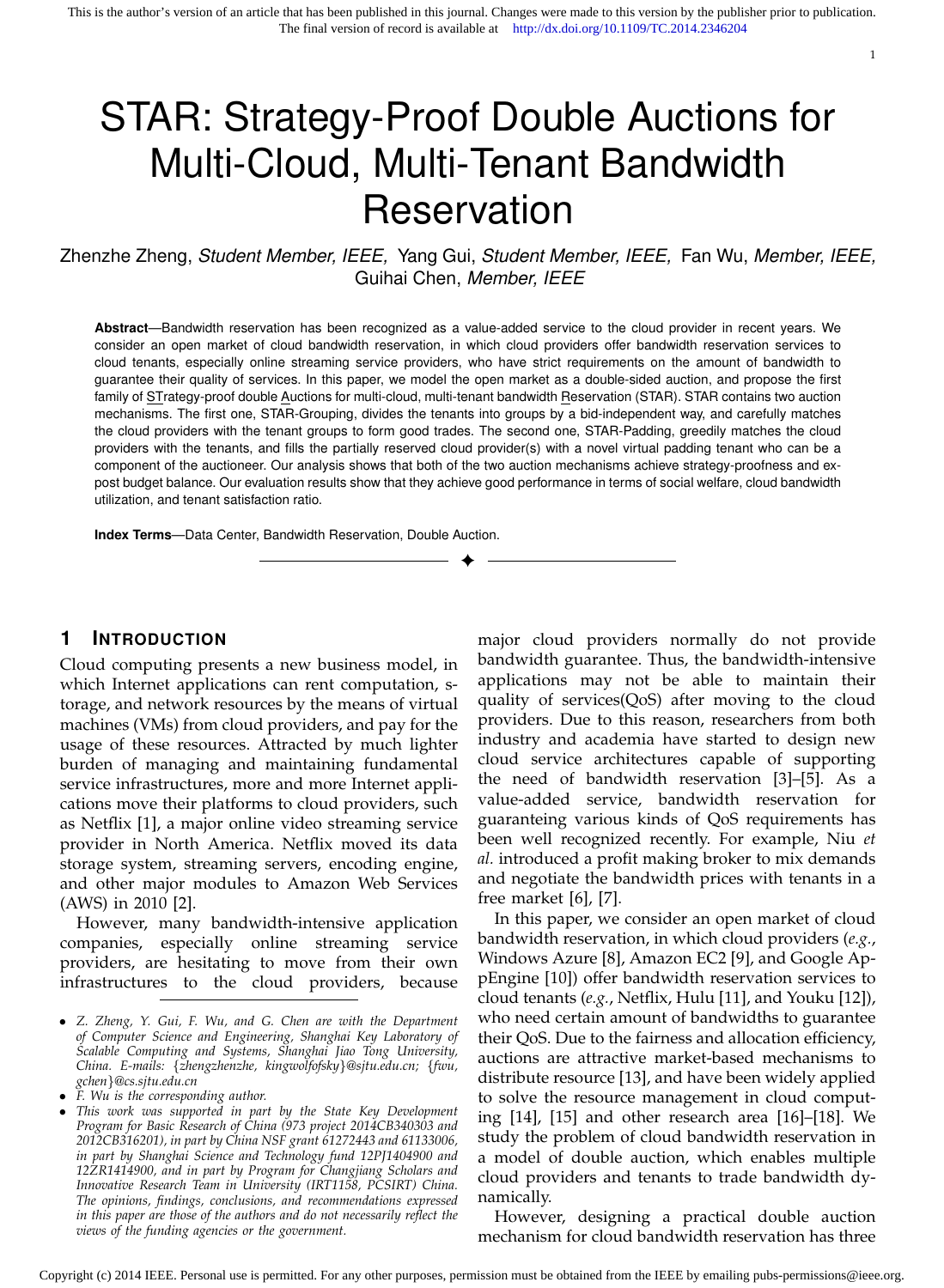major challenges. One major challenge is strategyproofness (please refer to Section 2.2 for the definition), which is inherited from traditional auction mechanisms. In a strategy-proof auction mechanism, simply reporting true valuation as a bid maximizes one's utility. Thus, any participant cannot benefit from manipulating the auction. Another major challenge is the divisibility of the bandwidth, which distinguishes it from traditional goods. Matching the cloud providers and the tenants is a combinatorial problem, in which an optimal allocation usually cannot be calculated in polynomial time. Therefore, classic strategy-proof auction mechanisms cannot be directly applied. Yet another major challenge is the ex-post budget balance (please refer to Section 2.2 for the definition), which guarantees that the auctioneer can benefit or at least do not lose anything from setting up an auction. Ex-post budget balance ensures that incentives of a trusted third party can be stimulated to build up a double auction for the cloud bandwidth reservation. We note that although several multi-unit double auction mechanisms have been proposed in the literatures (*e.g.*, [19], [20]) to solve similar allocation problems, none of them fully achieves both strategy-proofness and ex-post budget balance.

In this paper, we propose STAR, which is a family of STrategy-proof double Auctions for multi-cloud multi-tenant bandwidth Reservation. STAR contains two auction mechanisms, including STAR-Grouping and STAR-Padding. Both of the two auction mechanisms achieve strategy-proofness and ex-post budget balance. STAR-Grouping is a grouping-based strategy-proof double auction for cloud bandwidth reservation, in which tenants are grouped by a bidindependent way, and a trade is a match between a cloud provider and a tenant group. While STAR-Grouping can only be applied to some limited cases, the second auction mechanism, namely STAR-Padding, can be applied to general scenarios. STAR-Padding pads partially filled cloud provider(s) with a novel padding tenant, who has unlimited bandwidth demand, to guarantee strategy-proofness.

We make the following contributions in this paper.

- To the best of our knowledge, STAR is the first family of strategy-proof double auction mechanisms for multi-cloud multi-tenant bandwidth reservation.
- We model the problem of cloud bandwidth reservation as a double auction, and design practical auction mechanisms under this model.
- We first consider the scenario, in which the tenants' demands are indivisible and the cloud providers have the same bandwidth capacity, and propose STAR-Grouping, which is a grouping-based strategy-proof double auction for cloud bandwidth reservation. Specifically, STAR-Grouping divides the tenants into a number of groups by a bid-independent way, and careful-

ly matches the cloud providers with the tenant groups to form good trades.

- We further consider a general scenario, in which the bandwidth capacities of the cloud providers can be different and the tenants' demands are divisible, and propose a new double auction mechanism— STAR-Padding. STAR-Padding implements a virtual padding tenant with unlimited bandwidth demand to partially fill reserved cloud provider(s), and thus achieves strategyproofness.
- Our analysis results show that both STAR-Grouping and STAR-Padding achieve ex-post budget balance in all the cases.
- Finally, we implement the two auction mechanisms and extensively evaluate their performance. Our evaluation results show that they both achieve good performance in terms of social welfare, cloud bandwidth utilization, and tenant satisfaction ratio.

The rest of this paper is organized as follows. In Section 2, we present technical preliminaries. In Section 3, we propose STAR-Grouping. In Section 4, we further propose STAR-Padding. In Section 5, we report evaluation results. In Section 6, we review related work. In Section 7, we conclude this work and discuss possible future work directions.

# **2 TECHNICAL PRELIMINARIES**

In this section, we present our double auction model for the problem of multi-cloud multi-tenant bandwidth reservation, and review some important solution concepts used in this paper from classic mechanism design.

# **2.1 Auction Model**

As shown in Fig. 1, we consider an open market of cloud bandwidth reservation, in which there are multiple cloud providers (*e.g.*, Windows Azure, Amazon EC2, and Google AppEngine), who offer guaranteed bandwidth reservation to cloud tenants, especially online streaming service providers (*e.g.*, Netflix, Hulu, and Youku). We introduce an auctioneer, who can determine the allocation of available bandwidth based on the supplies and demands of bandwidth.

We model the market of cloud bandwidth reservation as a double auction, in which there are  $m$  cloud providers,  $n$  tenants, and a trustworthy auctioneer. The auctioneer holds bandwidth reservation auction periodically. In each round, the cloud providers and the tenants simultaneously submit their sealed prices and bids to the auctioneer, respectively, so that no participant knows the prices/bids of any others. The auctioneer makes the decision on bandwidth reservation and payments/charges for the participants. We now give a detailed discuss with the entities in the double auction.

Copyright (c) 2014 IEEE. Personal use is permitted. For any other purposes, permission must be obtained from the IEEE by emailing pubs-permissions@ieee.org.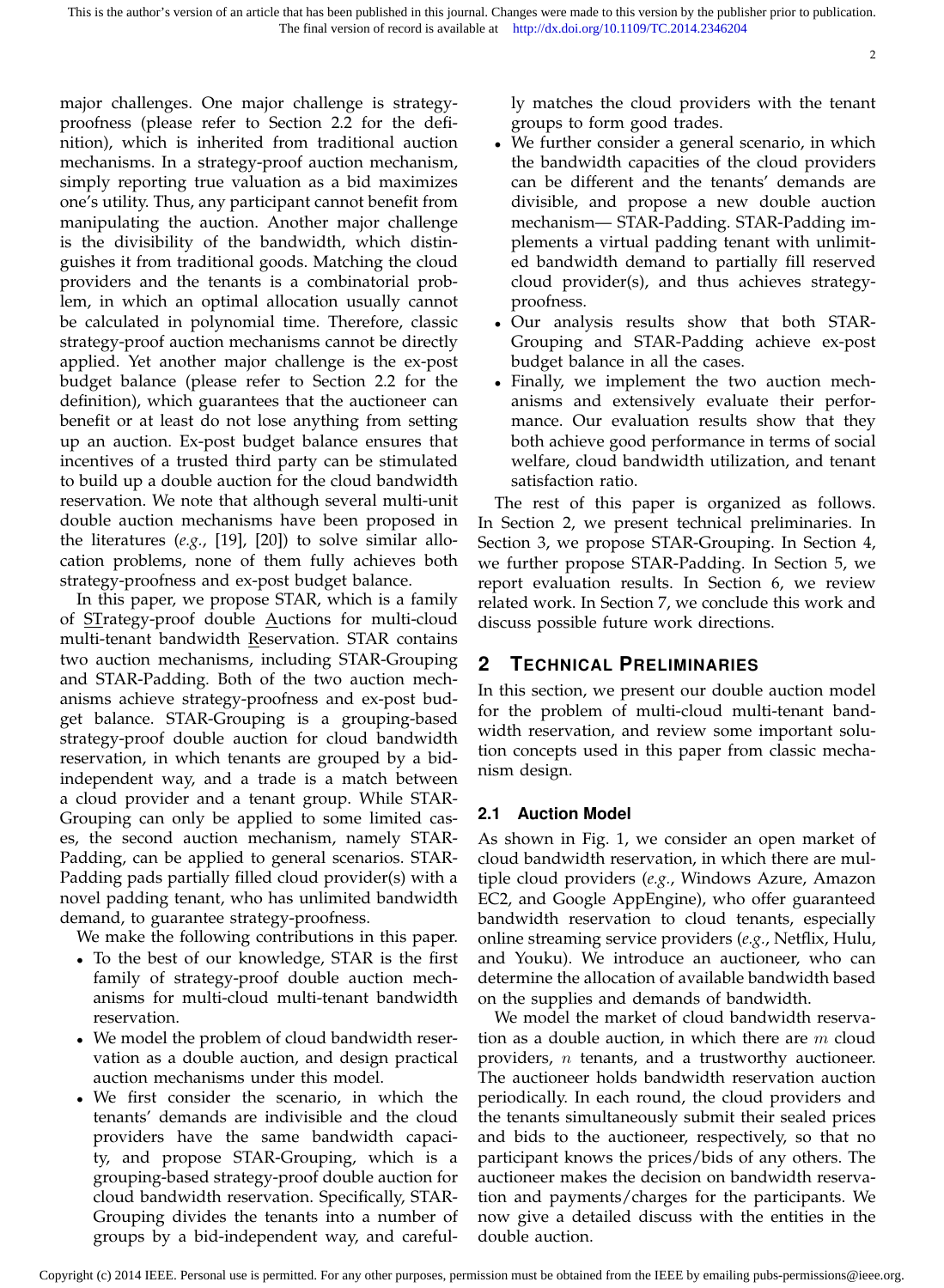

Fig. 1. An open market of bandwidth reservation between cloud providers and cloud tenants.

**Cloud Provider**: We denote the set of cloud providers by  $\mathbb{M} = \{1, 2, \dots, m\}$ . Each cloud provider  $k \in \mathbb{M}$  has an outgoing bandwidth capacity  $B_k$ , and a per unit bandwidth serving cost  $c_k$ . Let  $B=$  $(B_1, B_2, \ldots, B_m)$  and  $\vec{c} = (c_1, c_2, \ldots, c_m)$  denote the profile of bandwidth capacities and per unit bandwidth costs, respectively. In the auction, each cloud provider  $k \in \mathbb{M}$  submits her minimum per unit bandwidth selling price  $s_k$  and bandwidth capacity  $B_k$  to the auctioneer. We note that although the cloud provider  $k$  chooses a selling price  $s_k$  based on her real per unit bandwidth cost  $c_k$ , it is not necessary that  $s_k$  is equal to  $c_k$ , which is the private information of the cloud provider. Let  $\vec{s} = (s_1, s_2, \dots, s_m)$  denote the profile of selling prices.

**Tenant**: There is a set of tenants, denoted by  $\mathbb{N} = \{1, 2, \ldots, n\}$ , who are online streaming service providers. We assume that each tenant  $i \in \mathbb{N}$  wants to reserve  $d_i$  units bandwidth to satisfy her requirement on QoS, and has a valuation  $v_i$  on each unit of reserved bandwidth. This valuation, which can be derived from the revenue gained by a tenant for serving her subscribers, is the private information of the tenant. We denote the valuation profile of the tenants by  $\vec{v} = (v_1, v_2, \dots, v_n)$ . Each tenant  $i \in \mathbb{N}$ submits her per unit bandwidth bid  $b_i$  as well as her bandwidth demand  $d_i$  to the auctioneer. Similarly,  $b_i$ is not necessarily equal to  $v_i$ . Here, we assume that the tenants have strict requirements on the demands, meaning that the tenant  $i$  does not accept any bandwidth reservation less than  $d_i$ . Let  $\vec{b} = (\vec{b}_1, \vec{b}_2, \dots, \vec{b}_n)$ and  $d = (d_1, d_2, \ldots, d_n)$  denote the profile of bids and bandwidth demands, respectively.

**Auctioneer**: The auctioneer is a trustworthy au-

thority, who determines the set of winning cloud providers  $\mathbb{W}^M \subseteq \mathbb{M}$  and the set of winning tenants  $\mathbb{W}^N \subseteq \mathbb{N}$ , bandwidth reservation outcome matrix  $A = (a_i^k)_{i \in \mathbb{N}, k \in \mathbb{M}}$ , payment profile  $\vec{p} = (p_1, p_2, \dots, p_m)$ for the cloud providers, and charge profile  $\vec{q}$  =  $(q_1, q_2, \ldots, q_n)$  for the tenants. Here,  $a_i^k$  denotes that the tenant *i* wins  $a_i^k$  units bandwidth from the cloud provider k.

We define the utility of a cloud provider  $k \in \mathbb{M}$  be the difference between her payment and serving cost:

$$
u_k^M \triangleq p_k - c_k \sum_{i \in \mathbb{N}} a_i^k.
$$

Similarly, the utility of a tenant  $i \in \mathbb{N}$  is the difference between her valuation on the reserved bandwidth and the charge:

$$
u_i^N \triangleq v_i d_i - q_i.
$$

We consider that the participants, including both the cloud providers and the tenants, are rational and selfish, thus their objectives are to maximize their own utilities. In contrast, the objective of the auctioneer is to prevent market manipulation (*i.e.*, guarantee strategy-proofness, which is defined in Section 2.2) and maximize the *social welfare*. Here, the social welfare is defined as follows.

**Definition 1** (Social Welfare)**.** *The social welfare in a double auction for cloud bandwidth reservation is the difference between the sum of winning tenants' valuations and the sum of winning cloud providers' serving costs on the bandwidth reserved.*

$$
SW \triangleq \sum_{i \in \mathbb{N}} \sum_{k \in \mathbb{M}} (v_i - c_k) a_i^k.
$$
 (1)

We consider different auction scenarios in following sections. In Section 3, we consider the case, in which all the cloud providers have the same bandwidth capacity, *i.e.*,  $B_1 = B_2 = \ldots = B_m$  and the tenants' bandwidth demands are indivisible, *i.e.*, the reserved bandwidth only comes from one data center. In Section 4, we further extend to the general case, in which the bandwidth capacities of the cloud providers are different and the demands of the tenants are divisible, *i.e.*, the reserved bandwidth can come from different data centers.

In this paper, we assume that the cloud providers do not cheat their bandwidth capacities, and tenants do not lie about their bandwidth demands. This assumption restricts our mechanism falls into the family of conventional mechanism design with one-parameter domains [21], and make our problem tractable. We also assume that the participants, cloud providers and tenants as well as the auctioneer, do not collude with each other. We leave relaxation of these assumptions to our further work.

Copyright (c) 2014 IEEE. Personal use is permitted. For any other purposes, permission must be obtained from the IEEE by emailing pubs-permissions@ieee.org.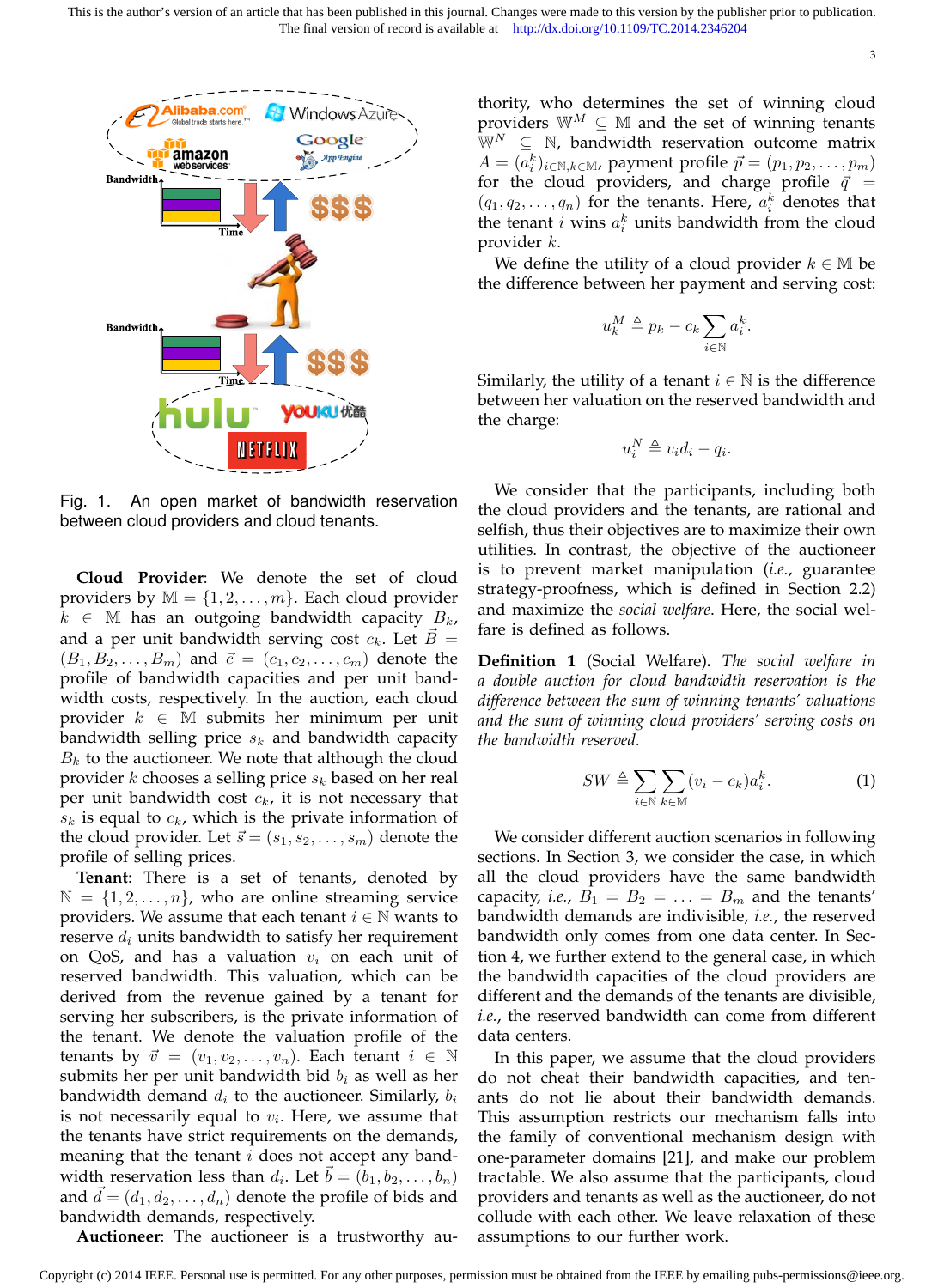This is the author's version of an article that has been published in this journal. Changes were made to this version by the publisher prior to publication. The final version of record is available at http://dx.doi.org/10.1109/TC.2014.2346204

4

# **2.2 Solution Concepts**

A strong solution concept from mechanism design is *dominant strategy*.

**Definition 2** (Dominant Strategy [22], [23])**.** *Strategy* xi *is the player (cloud provider or tenant in this paper)* i*'s dominant strategy, if for any strategy (price or bid in this*  $p$ aper)  $x'_i \neq x_i$  and any other players' strategy profile  $x_{-i}$ ,

$$
u_i(x_i, x_{-i}) \ge u_i(x'_i, x_{-i}).
$$

Intuitively, a dominant strategy of a player is the strategy that maximizes her utility no matter what strategy profile the other players choose.

The concept of dominant strategy is the basis of *incentive-compatibility*, which means that there is no incentive for any player to lie about her private information, and thus revealing truthful information is the dominant strategy for every player. An accompanying concept is *individual-rationality*, which means that for every player, truthfully participating in the game/auction is expected to gain no less utility than staying outside. We now can introduce the definition of *Strategy-Proof Mechanism*.

**Definition 3** (Strategy-Proof Mechanism [24], [25])**.** *A mechanism is strategy-proof if it satisfies both incentivecompatibility and individual-rationality.*

Another critical property required to design economic-robust double auctions is *Ex-post Budget Balance*. We define auction profit Φ as the difference between the total charges collected from the tenants and the total payments given to the cloud providers:

$$
\Phi \triangleq \sum_{i \in \mathbb{N}} q_i - \sum_{k \in \mathbb{M}} p_k.
$$

A double auction is ex-post budget balanced if the profit of the auctioneer is non-negative, *i.e.*,  $\Phi \geq 0$ .

Our objective of this work is to design strategyproof double auctions for cloud bandwidth reservation, while guaranteeing ex-post budget balance. Note that the *Impossibility Theorem* [26] shows that no double auctions can simultaneously achieve strategy profness, ex-post budget balance and maximum social welfare. Our designs first satisfy the economic properties while achieving the approximate maximum social welfare. This is also the general approach in double auctions design [20], [27].

# **2.3 McAfee Double Auction**

McAfee double auction [28] is one of the most commonly used double auctions. It achieves strategyproofness and ex-post budget balance for single-unit double auctions, but cannot be directly applied to auctions with divisible or multi-unit goods, such as bandwidth. Our designs follow the methodology of McAfee double auction, and successfully achieves both strategy-proofness and ex-post budget balance for cloud bandwidth reservation double auction.

We can summarize McAfee's design as follows.

1) It sorts the sellers (cloud providers) by their claimed prices in non-decreasing order:

$$
s_1' \leq s_2' \leq \ldots \leq s_m',
$$

and sorts the buyers (tenants) by their bids in non-increasing order:

$$
b'_1 \ge b'_2 \ge \ldots \ge b'_n.
$$

Let 
$$
s'_{m+1} = +\infty
$$
 and  $b'_{n+1} = 0$ .  
2) It finds the maximum number of  $k < \min$ .

2) It finds the maximum number of  $k \le \min\{m, n\}$ , such that  $b'_k \geq s'_k,$ 

and

3) Let

$$
p_0 = \frac{b'_{k+1} + s'_{k+1}}{2}.
$$

 $b'_{k+1} < s'_{k+1}.$ 

If  $p_0 \in [s'_k, b'_k]$ , the first k pairs of seller and buyer trade at price  $p_0$ . Otherwise, only the first  $k-1$ pairs are valid trades, while the auctioneer pays each seller  $s'_k$ , charges each buyer  $b'_k$ , and keeps profit  $(k - 1)(b'_k - s'_k)$ .

Since McAfee double auction only matches a seller only to a single buyer, it cannot be directly applied to cloud bandwidth reservation double auctions, in which the bandwidth from a seller may satisfy the demands from multiple buyers. Therefore, we need to design new double auction mechanisms for cloud bandwidth reservation.

## **3 GROUPING-BASED AUCTION**

In this section, we consider the case, in which the cloud providers have the same bandwidth capacity, *i.e.*,  $B_1 = B_2 = \ldots = B_m = \beta$ , and the bandwidth demands from the tenants are indivisible. Here, the demands are indivisible meaning that the tenants can only be allocated with the bandwidth from one data center. We present STAR-Grouping, which is a grouping-based strategy-proof double auction for cloud bandwidth reservation. STAR-Grouping follows the methodology of McAfee double auction. However, McAfee double auction only work with the scenarios of single-unit good, which is different from bandwidth. Unlike single-unit good, the bandwidth of a cloud provider can be allocated to multiple tenants, as long as the total demand of the tenants does not exceed the bandwidth capacity of the cloud provider. Therefore, major challenges in this problem are how to match each cloud provider with a group of tenants and how to design a pricing policy, such that both strategy-proofness and ex-post budget balance can be achieved. The design rationale is intuitive. We first form super buyers by grouping the tenants together, and carefully select a group bid for each super buyer.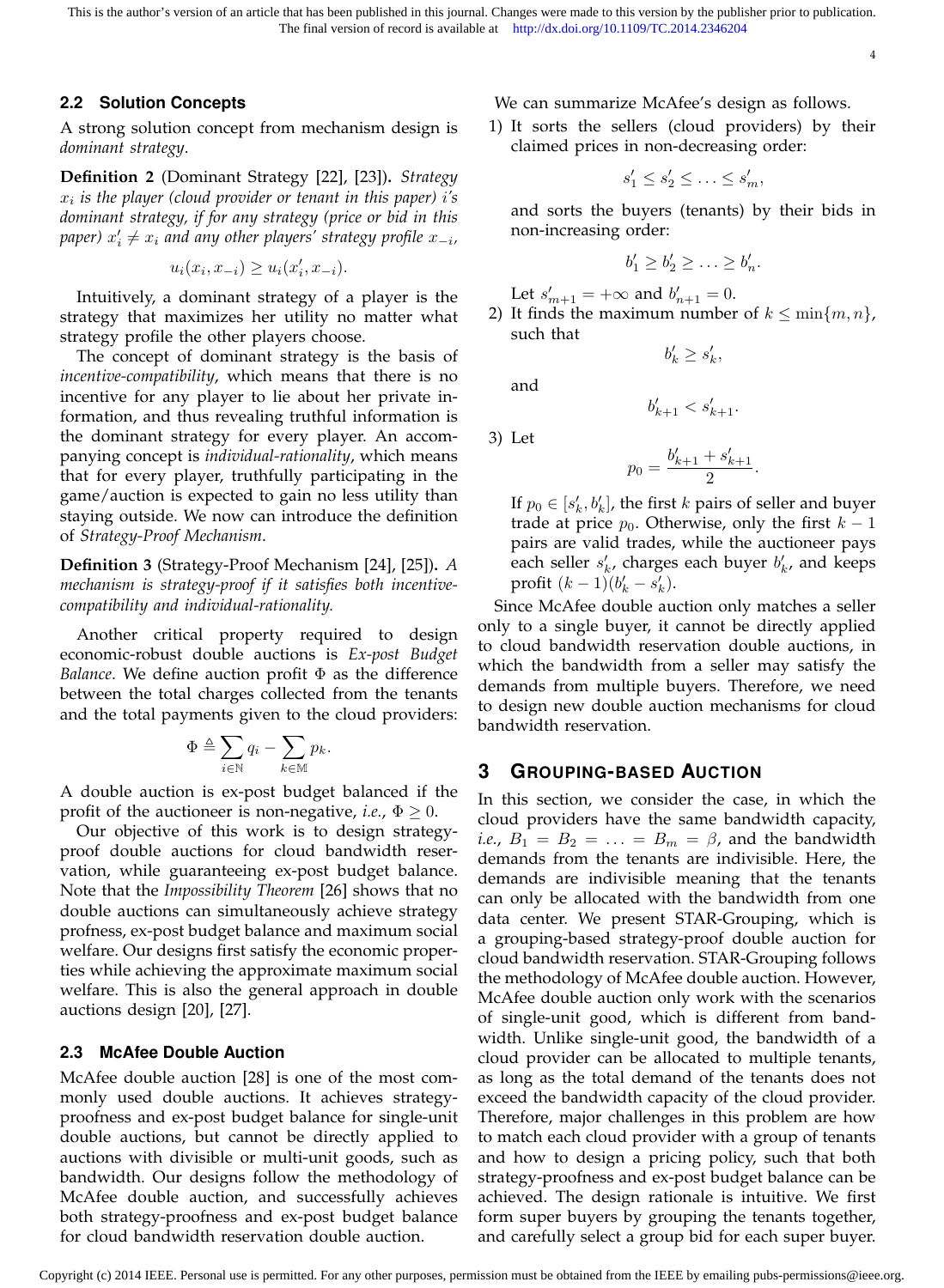After grouping, we can follow the design rationale of McAfee auction. We first present the details of STAR-Grouping and then analyze the properties of it, in this section.

## **3.1 Design Of STAR-Grouping**

STAR-Grouping is composed of three parts: tenant grouping, winner determination, and price calculation.

#### *3.1.1 Tenant Grouping*

In order to prevent the tenants from strategically submitting untruthful bids to manipulate the auction, STAR-Grouping forms tenant groups in a bidindependent way. The grouping only depends on the bandwidth demands of the tenants. Specifically, STAR-Grouping iteratively applies a knapsack algorithm (*e.g.*, [29]) on the set of remaining tenants to find a group of tenants that maximizes the sum of the bandwidth demands within the limit of cloud provider's bandwidth capacity  $β$ . The grouping process terminates when all the tenants are grouped. We denote the groups formed by

*s.t.*,

$$
G_j \cap G_l = \emptyset, \forall G_j, G_l \in \mathbb{G},
$$
  
and 
$$
\bigcup_{G_j \in \mathbb{G}} G_j = \mathbb{N}.
$$

 $\mathbb{G} = \{G_1, G_2, \ldots, G_q\},\,$ 

We now define each tenant group as a super buyer, and calculate the integrated bid  $\Omega_l$  of each group  $G_l \in$ G as:

$$
\Omega_l = \min\{b_i | i \in G_l\} \sum_{i \in G_l} d_i.
$$

#### *3.1.2 Winner Determination*

STAR-Grouping sorts the cloud providers by the claimed selling prices in non-decreasing order:

 $\mathbb{L}_1: s'_1 \leq s'_2 \leq \ldots \leq s'_m,$ 

and sorts the super buyers (tenant groups) by their integrated bids in non-increasing order:

$$
\mathbb{L}_2: \quad \Omega'_1 \ge \Omega'_2 \ge \ldots \ge \Omega'_g.
$$

Let  $s'_{m+1} = +\infty$  and  $\Omega'_{g+1} = 0$ .

STAR-Grouping finds the largest index  $t \leq$  $\min\{m, g\}$ , such that

$$
\Omega'_t \ge \beta s'_t,\tag{2}
$$

and

$$
\Omega'_{t+1} < \beta s'_{t+1}.\tag{3}
$$

Then, STAR-Grouping calculates:

$$
p_0 = \frac{\beta s'_{t+1} + \Omega'_{t+1}}{2}.
$$

If  $p_0 \in [\beta s_t', \Omega_t']$ , then the first t matched pairs of cloud provider and tenant group are good trades, meaning that the first t cloud providers in the list  $\mathbb{L}_1$ are winning cloud providers  $\mathbb{W}^M$ , and tenants in the first t groups in the list  $\mathbb{L}_2$  are winning tenants  $\mathbb{W}^N$ :

$$
\mathbb{W}^M = \{ \phi^s(1), \phi^s(2), \dots, \phi^s(t) \},
$$
  

$$
\mathbb{W}^N = \bigcup_{j=1}^t G_{\phi^b(j)},
$$

where the function  $\phi^s(t)$  and  $\phi^b(t)$  return the tth cloud provider and the tth tenant group in  $\mathbb{L}_1$  and  $\mathbb{L}_2$ , respectively. Otherwise, the last match is sacrificed to guarantee strategy-proofness, and the first  $t-1$ matches are good trades:

$$
\mathbb{W}^{M} = \{ \phi^{s}(1), \phi^{s}(2), \dots, \phi^{s}(t-1) \}, \n\mathbb{W}^{N} = \bigcup_{j=1}^{t-1} G_{\phi^{b}(j)}.
$$

#### *3.1.3 Price Calculation*

If a participant, no matter a cloud provider or a tenant, does not win in the auction, she is free of any payment or charge. STAR-Grouping calculates the payments and charges for auction winners by distinguishing two cases:

• If  $p_0 \in [\beta s'_t, \Omega'_t]$ , then each winning cloud provider  $k \in \mathbb{W}^M$  receives payment  $p_k = p_0$ , and each winning tenant group  $G_l \subseteq \mathbb{W}^N$  is charged by  $p_0$ . Every tenant  $i \in G_l$  is charged proportionally to her amount of bandwidth reserved, which is equal to her bandwidth demand in this case:

$$
q_i = \frac{d_i p_0}{\sum_{j \in G_l} d_j}.
$$

• If  $p_0 \notin [\beta s_t', \Omega_t']$ , then each winning cloud provider  $k \in \mathbb{W}^M$  receives payment

$$
p_k = \beta s_t',
$$

and each winning tenant  $i \in G_l \subseteq \mathbb{W}^N$  is charged:

$$
q_i = \frac{d_i \Omega'_t}{\sum_{j \in G_l} d_j}.
$$

The pseudo-code of above winner determination and price calculation is shown by Algorithm 1. In Algorithm 1, sorting is the most time consuming part. Algorithm 1's time complexity is  $O(n \log n + m \log m)$ .

#### **3.2 An Illustrative Example**

Fig. 2 shows a toy example for using STAR-Grouping. As shown in Fig. 2, there are 4 cloud providers each with bandwidth capacity  $\beta = 50$  units, and 11 tenants, which are divided into 4 tenant groups. The dashed eclipses represent the tenant groups.  $\mathbb{L}_1$  and  $\mathbb{L}_2$  indicate the sequence of the cloud providers and the tenant groups after sorting, respectively. The length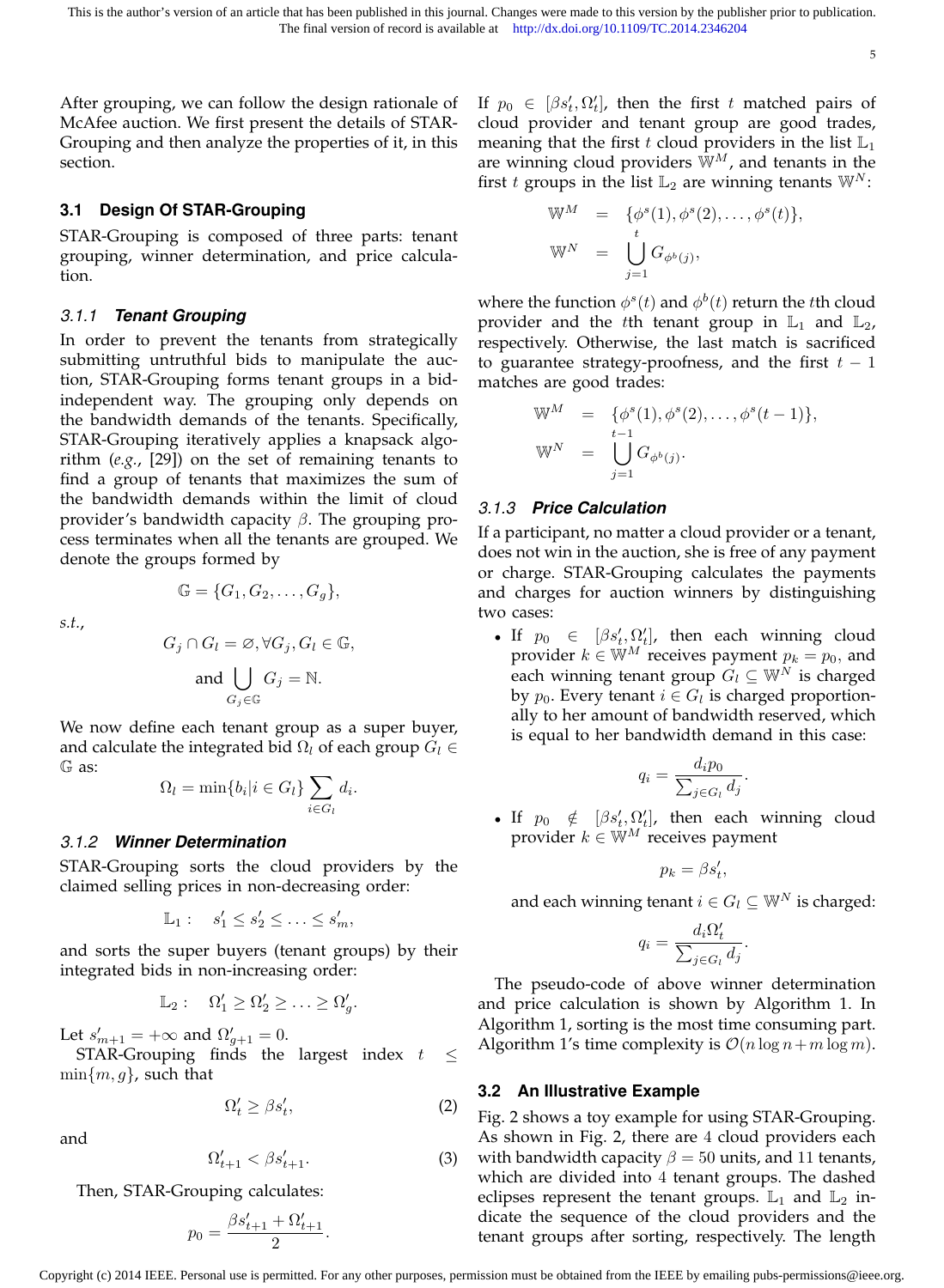**Algorithm 1:** STAR-Grouping: Winner Determination and Price Calculation **Input**: Set of cloud providers M, bandwidth capacity  $\beta$ , set of tenants N, vector of bandwidth demands  $\vec{d}$ , set of tenant groups G, profile of the cloud providers' prices  $\vec{s}$ , and profile of the tenants' bids  $\vec{b}$ . **Output:** Set of winning cloud providers  $W^M$ , set of winning tenants  $\mathbb{W}^N$ , matrix of bandwidth reservation outcome A, profile of payments to cloud providers  $\vec{p}$ , and profile of charges for tenants  $\vec{q}$ .  $\mathbf{1} \ \ \mathbb{W}^M \leftarrow \varnothing; \ \mathbb{W}^{\tilde{N}} \leftarrow \varnothing; A \leftarrow 0^{\widetilde{n},m}; \, \vec{p} \leftarrow 0^m; \, \vec{q} \leftarrow 0^n;$ **2 for**  $l = 1$  *to*  $g$  **do 3**  $\bigcap$   $\Omega$ <sub>l</sub>  $\leftarrow$  min $\{b_i | i \in G_l\} \sum_{i \in G_l} d_i$ ; **4 end <sup>5</sup>** Sort cloud providers by claimed prices in non-decreasing order:  $s'_1 \leq s'_2 \leq \ldots \leq s'_m$ ; **<sup>6</sup>** Sort tenant groups by integrated bids in non-increasing order:  $\Omega'_1 \geq \Omega'_2 \geq \ldots \geq \Omega'_g$ ; 7  $s'_{m+1} \leftarrow +\infty; \Omega'_{g+1} \leftarrow 0;$ **8**  $t \leftarrow argmax \{ \beta s_t' \leq \Omega_t' \wedge \beta s_{t+1}' > \Omega_{t+1}' \};$  $t \leq min\{m,g\}$ **9**  $p_0 \leftarrow (\beta s'_{t+1} + \Omega'_{t+1})/2;$  $\mathbf{10}$  **if**  $p_0 \in [\beta s_t', \Omega_t']$  **then 11**  $p_0^s \leftarrow p_0; p_0^b \leftarrow p_0;$ **<sup>12</sup> else 13**  $\left| \quad t \leftarrow t-1; \ p_{0}^{s} \leftarrow s_{t}^{\prime}; \ p_{0}^{b} \leftarrow \Omega_{t}^{\prime};$ **<sup>14</sup> end 15 for**  $l = 1$  *to*  $t$  **do**  $\mathbf{16} \quad | \quad \mathbb{W}^M \leftarrow \mathbb{W}^M \cup \{ \phi^s (l) \} \text{;} \ \mathbb{W}^N \leftarrow \mathbb{W}^N \cup G_{\phi^b (l)} \text{;}$ **17**  $p_{\phi^s(l)} \leftarrow \beta p_0^s;$ **18 foreach**  $i \in G_{\phi^b(l)}$  **do 19**  $a_i^{\phi^s(l)} \leftarrow d_i; q_i \leftarrow d_i p_0^b / \left( \sum_{j \in G_{\phi^b(l)}} d_j \right);$ **<sup>20</sup> end <sup>21</sup> end 22 <b>return**  $\mathbb{W}^M$ ,  $\mathbb{W}^N$ , A,  $\vec{p}$ , and  $\vec{q}$ ;

of a rectangle indicates the amount of bandwidth capacity/demand from a cloud provider/tenant. The claimed selling prices and group bids are marked besides the cloud providers and the tenant groups, respectively. Since  $\Omega'_2$   $\geq$   $s'_2\beta$  and  $\Omega'_3$   $\lt$   $s'_3\beta$ , the maximum index that satisfies constraints (2) and (3) is  $t = 2$ . The red box encloses the cloud provider and the tenant group with index  $t$  in their corresponding lists. Then,  $p_0$  can be calculated

$$
p_0 = \frac{\beta s_3' + \Omega_3'}{2} = 560.
$$

Since  $p_0 \in [\beta s_2', \Omega_2']$ , the first 2 pairs of cloud provider and tenant group are valid trades, and thus the participants involved in the first 2 pairs are auction winners. Each of the winning cloud provider gets payment 560. Suppose the tenant 1 demands 20 units of bandwidth, and the total demand of the group, to which the



Fig. 2. An example for using STAR-Grouping.

tenant 1 belongs, is 50 units. Then, the charge for the tenant 1 is

$$
q_1 = \frac{20p_0}{50} = 224.
$$

While in this example STAR-Grouping does not sacrifice any potential trades, there exist bid profiles where STAR-Grouping has to sacrifice the last good trade to guarantee strategy-proofness.

## **3.3 Analysis**

In this section, we prove that STAR-Grouping achieves both strategy-proofness and ex-post budget balance.

Before drawing the conclusion that STAR-Grouping is strategy-proof, we prove that STAR-Grouping satisfies individual rationality and incentive compatibility.

**Theorem 1.** *STAR-Grouping achieves individual rationality.*

*Proof:* Since a participant, who does not win in the auction, is free of any payment or charge, she still cannot be better by leaving the auction.

We then focus on the participants, who win in the auction. We distinguish two cases:

•  $p_0 \in [\beta s_t', \Omega_t']$ : For each wining cloud provider  $k \in$  $\mathbb{W}^M$ , her utility is non-negative, when revealing truthful cost:

$$
u_k^M = p_k - c_k \sum_{i \in \mathbb{N}} a_i^k
$$
  
=  $p_0 - c_k \sum_{i \in \mathbb{N}} a_i^k$   

$$
\geq \beta s_k - c_k \sum_{i \in \mathbb{N}} a_i^k
$$
  
=  $c_k(\beta - \sum_{i \in \mathbb{N}} a_i^k)$   

$$
\geq 0.
$$

For each tenant *i* in winning tenant group  $G_l \subseteq$  $W<sup>N</sup>$ , her utility is also non-negative, when bid-

6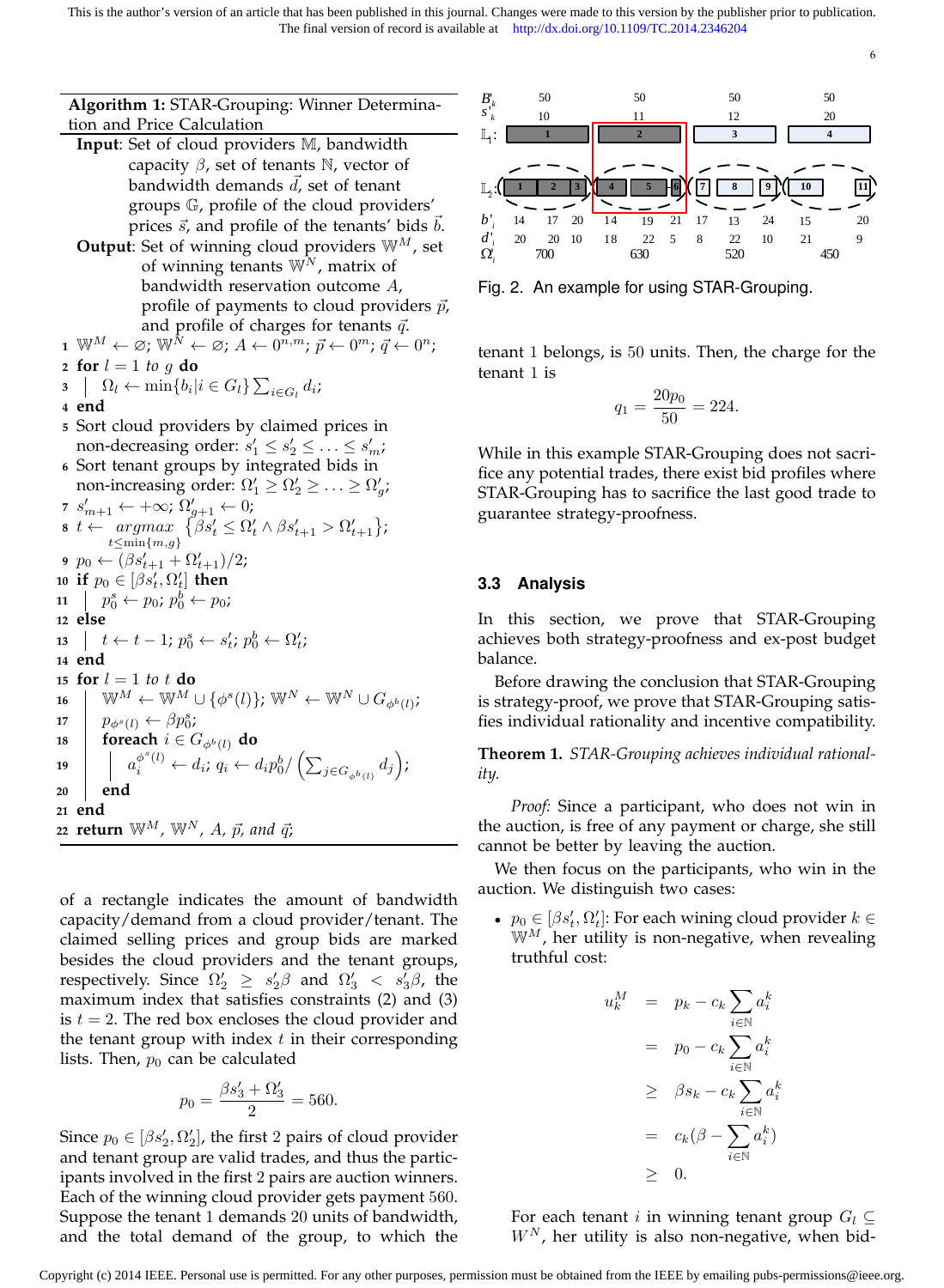ding truthfully:

$$
u_i^N = v_i d_i - q_i
$$
  
=  $v_i d_i - \frac{d_i p_0}{\sum_{j \in G_l} d_j}$   
 $\geq v_i d_i - \frac{d_i \Omega_l}{\sum_{j \in G_l} d_j}$   
=  $d_i (v_i - \min\{b_j | j \in G_l\})$   
 $\geq 0.$ 

•  $p_0 \notin [\beta s_t', \Omega_t']$ : Similarly, we can prove the nonnegativity of the winning cloud providers' and tenants' utilities, by replacing  $p_0$  with  $s'_t$  and  $\Omega'_t$  in the previous proof, respectively. Due to limitations of space, we omit the proof here.

So any winner in the auction gets non-negative utilities when behaving truthfully, and her utility would be 0, if she stays out of the auction.

Therefore, STAR-Grouping achieves individual rationality.

Before proving the incentive compatibility of STAR-Grouping, we show that the winner determination is monotonic and the pricing is bid-independent, without detailed proof, due to limitations of space.

#### **(1) Monotonic Winner Determination:**

We present the following two lemmas to show that winner determination in STAR-Grouping is monotonic. Let  $\vec{b}_{-i}$  and  $\vec{s}_{-k}$  denote the bid profile of the tenants other than the tenants  $i$  and the price profile of the cloud providers other than the cloud provider k, respectively.

**Lemma 1.** *If the cloud provider* k *wins in STAR-Grouping* by claiming price  $s_{k_1}$  she also wins by claiming  $s'_k < s_k$ , *given any*  $\vec{s}_{-k}$  *and b.* 

**Lemma 2.** *If the tenant* i *wins in STAR-Grouping by* bidding  $b_i$ , she also wins by bidding  $b'_i > b_i$ , given any  $b_{-i}$  and  $\vec{s}$ .

#### **(2) Bid-Independent Pricing:**

Since the pricing is independent of the winners' bids or claimed prices, we have the following lemmas.

**Lemma 3.** *If the cloud provider* k *wins in STAR-Grouping* by claiming price either  $s_k$  or  $s'_k$ , then the payment to her *is the same in the two cases, given any*  $\vec{s}_{-k}$  *and b*.

**Lemma 4.** *If the tenant* i *wins in STAR-Grouping by* bidding either  $b_i$  or  $b'_i$ , then the charge to her is the same *in the two cases, given any*  $b_{-i}$  *and*  $\vec{s}$ *.* 

We now prove the incentive compatibility of STAR-Grouping using the above lemmas.

**Theorem 2.** *STAR-Grouping achieves incentive compatibility.*

*Proof:* First, we prove that STAR-Grouping is incentive compatible for the tenants, by distinguishing two case:

• The tenant  $i \in G_l$  wins in the auction and gets a non-negative utility  $u_i^N$  (by Theorem 1) when bidding truthfully, *i.e.,*  $b_i = v_i$ . Suppose the tenant  $i$  manipulates her bid and loses in the auction, her utility is definitely no more than  $u_i^N.$  We then consider the other case, in which she cheats the bid (*i.e.*,  $b'_i \neq v_i$ ), and still wins in the auction. According to Lemma 4, STAR-Grouping charges the tenant  $i$  with the same price, so her utility remains the same.

7

• The tenant  $i \in G_l$  loses in the auction and gets a zero utility when bidding truthfully, *i.e.*,  $b_i =$  $v_i$ . If she still loses, when manipulating her bid, her utility cannot be changed. We consider the case, in which the tenant  $i$  wins in the auction by manipulating her bid  $b_i' > b_i$ , and let  $p_0^b$  be the charge for the group  $G_l$  in this case. Let  $\Omega_l$  and  $\Omega'_l$  be the integrated bid of the group  $G_l$ , when the tenant  $i$  bids truthfully and not, respectively. Because the tenant  $i$  changes the auction result by increasing her bid,  $i$  must have the minimum bid in her group  $G_l$  when she bids truthfully, and then we have  $\Omega'_l \geq p_0^b \geq \Omega_l$ . We now show her utility still cannot be positive:

$$
u'_{i} = v_{i}d_{i} - q'_{i}
$$
  
\n
$$
= v_{i}d_{i} - \frac{d_{i}p_{0}^{b}}{\sum_{j \in G_{i}} d_{j}}
$$
  
\n
$$
= \frac{d_{i}}{\sum_{j \in G_{i}} d_{j}} \left( v_{i} \sum_{j \in G_{i}} d_{j} - p_{0}^{b} \right)
$$
  
\n
$$
= \frac{d_{i}}{\sum_{j \in G_{i}} d_{j}} (\Omega_{l} - p_{0}^{b})
$$
  
\n
$$
\leq 0.
$$

Second, we can prove STAR-Grouping is also incentive compatible for the cloud providers, similarly. Due to limitations of space, we do not repeat the proof here.

Therefore, STAR-Grouping is incentive compatible for both the tenants and cloud providers.  $\Box$ 

By integrating Theorem 1 and Theorem 2, we can draw the following theorem.

**Theorem 3.** *STAR-Grouping is a strategy proof double auction for cloud bandwidth reservation.*

We next prove that STAR-Grouping is ex-post budget balanced.

**Theorem 4.** *STAR-Grouping achieves ex-post budget balance.*

*Proof:* We analyze the auction profit Φ by distinguishing two cases:

•  $p_0 \in [\beta s_t', \Omega_t']$ : Since the total payment and the total charge are the same in this case, the auction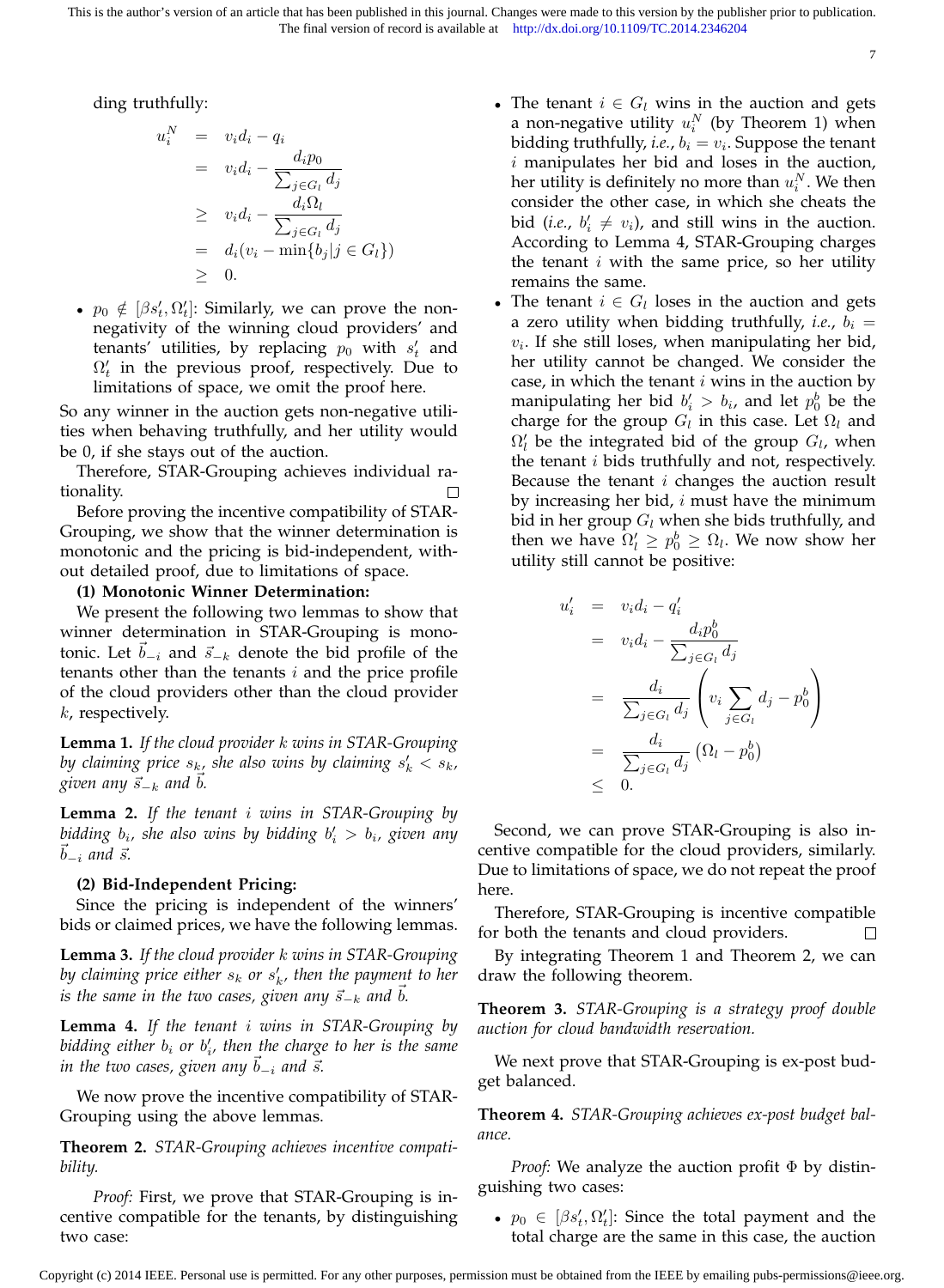profit is 0:

$$
\Phi = \sum_{l=1}^{t} (p_0 - p_0) = 0.
$$

•  $p_0 \notin [\beta s_t', \Omega_t']$ : The tth match of cloud provider and tenant group is used to set the clearing price. We have

$$
\Phi = \sum_{l=1}^{t-1} (\Omega'_t - \beta s'_t) \ge 0.
$$

So, no matter in which case, we always have  $\Phi \geq 0$ . This completes our proof.

We observe that some winning cloud providers may not be fully filled due to the tenant grouping method. The auctioneer proposes a virtual padding tenant, which will be discussed in detail in the next section, to collect these unallocated marginal bandwidths.

#### **4 PADDING-BASED AUCTION**

In this section, we consider the problem of cloud bandwidth reservation in a general scenario, in which the bandwidth capacities of the cloud providers can be different and the demands of the tenants are divisible. Here, demands are divisible meaning that a tenant can obtain bandwidth from different data centers as long as the sum of bandwidth meets her demand. In this case, grouping the tenants statically can no longer fit various bandwidth capacities of the cloud providers. Therefore, we propose a new strategy-proof double auction, namely STAR-Padding in this section.

When the cloud providers have various bandwidth capacities and the tenants have divisible demands, the major challenge for designing a strategy-proof double auction is the incentive compatibility for the partially filled cloud provider(s). A cloud provider may benefit by manipulating her claimed per unit bandwidth selling price to decrease her bandwidth allocated to tenants, and thus decrease her total serving cost. To address this problem, we propose a virtual *padding tenant*, who has unlimited bandwidth demand, to fully fill all the winning cloud providers' unallocated bandwidth. By introducing the virtual *padding tenant*, we can handle the manipulated behaviors of cloud providers, and make our mechanism strategyproofness. The padding tenant can be implemented by the auctioneer herself, and thus the padding bandwidth can be counted as additional profit gained from organizing the auction. The auctioneer may further sell the padding bandwidth to her subscribers, who do not have strict bandwidth requirements, out of the cloud bandwidth reservation auction.

#### **4.1 Design of STAR-Padding**

The STAR-Padding contains two components: winner selection and price calculation.

#### *4.1.1 Winner Selection*

Similar to STAR-Grouping, STAR-Padding first sorts the cloud providers by the claimed selling prices in non-decreasing order:

$$
\mathbb{L}_1: \quad s_1' \leq s_2' \leq \ldots \leq s_m',
$$

and then sorts the tenants, instead of the tenant groups, by their bids in non-increasing order:

$$
\mathbb{L}_2: b'_1 \geq b'_2 \geq \ldots \geq b'_n.
$$

Let  $s'_{m+1} = +\infty$  and  $b'_{n+1} = 0$ .

After sorting, STAR-Padding greedily reserves the bandwidth of the cloud providers for tenants using the water filling method. STAR-Padding "fills" the cloud providers one by one following the order specified in  $\mathbb{L}_1$ , with tenants by the order of  $\mathbb{L}_2$ . We note that the bandwidth demand of a tenant may be used to fill two or more consecutive cloud providers, and the bandwidth capacity of a cloud provider may be filled with one or more tenants' bandwidth demands.

STAR-Padding finds the largest indexes  $t$  and  $f$ in  $\mathbb{L}_1$  and  $\mathbb{L}_2$ , respectively, satisfying the following constraints:

$$
\sum_{i=1}^{f} d'_i \leq \sum_{k=1}^{t} B'_k, \tag{4}
$$

$$
b'_{f+1} \cdot \sum_{i=1}^{f} d'_{i} \quad \geq \quad s'_{t+1} \cdot \sum_{k=1}^{t} B'_{k}, \tag{5}
$$

where  $B'_k$  is the bandwidth capacity of the kth cloud provider in list  $\mathbb{L}_1$ , and  $d'_i$  is the bandwidth demand of the *i*th tenant in list  $\mathbb{L}_2$ . Here, constraint (4) indicates that the first  $t$  cloud providers have sufficient bandwidths to satisfy the demands of the first  $f$  tenants. Constraint (5) guarantees the ex-post budge balance. Then, the winners in the auction are the first  $t$  cloud providers and the first  $f$  tenants.

In STAR-Padding, the first t cloud providers' bandwidths are all sold out. Noting from constraint (4), there may be left over bandwidth if

$$
\sum_{i=1}^{f} d'_{i} < \sum_{k=1}^{t} B'_{k}.
$$

In this case, the auctioneer creates a padding tenant, and reserves bandwidth  $d$  on the tth cloud provider for the padding tenant:

$$
\bar{d} = \sum_{k=1}^{t} B'_k - \sum_{i=1}^{f} d'_i.
$$

The bandwidth  $d$  reserved for the padding tenant is taken by the auctioneer.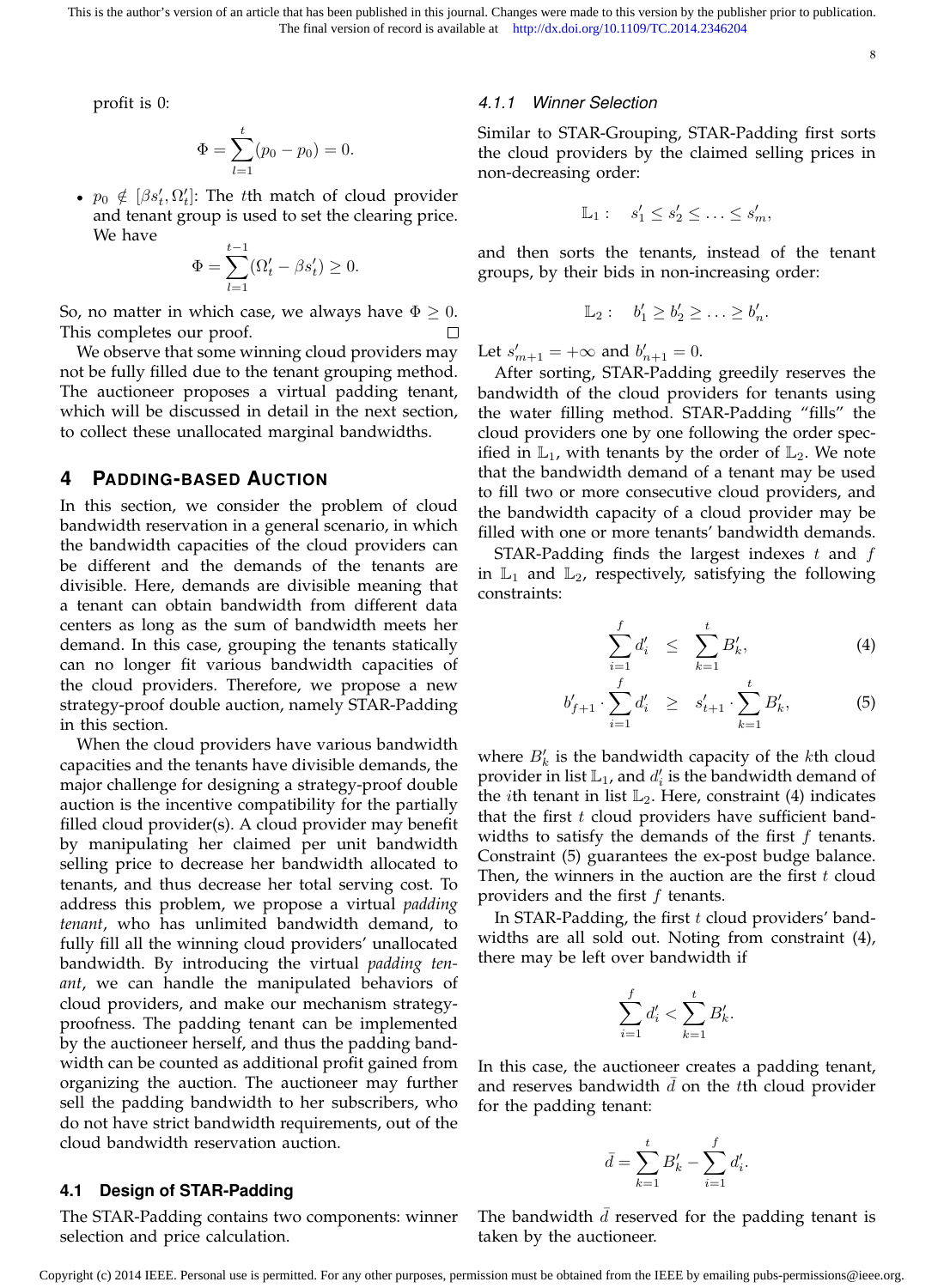# **Algorithm 2:** STAR-Padding: Winner Determination and Price Calculation

- **Input**: Set of cloud providers M, profile of bandwidth capacity  $B$ , set of tenants  $\mathbb N$ , vector of bandwidth demands  $d$ , profile of cloud providers' prices  $\vec{s}$ , and profile of tenants' bids  $b$ .
- **Output:** Set of winning cloud providers  $\mathbb{W}^{M}$ , set of winning tenants  $\mathbb{W}^N$ , matrix of bandwidth reservation outcome A, profile of payments to cloud providers  $\vec{p}$ , and profile of charges for tenants  $\vec{q}$
- $\mathbf{1} \ \ \mathbb{W}^M \leftarrow \emptyset; \ \mathbb{W}^{\tilde{N}} \leftarrow \emptyset; \, A \leftarrow 0^{n,m}; \, \vec{p} \leftarrow 0^m; \, \vec{q} \leftarrow 0^n;$
- **2** Sort cloud providers by their selling prices in non-decreasing order:  $s_1' \leq s_2' \leq \ldots \leq s_m'$ ;
- **3** Sort tenants by their bids in non-increasing order:  $b'_1 \geq b'_2, \geq, \ldots, \geq b'_n;$
- **4**  $s'_{m+1}$  ←  $+\infty$ ;  $b'_{n+1}$  ← 0;
- **<sup>5</sup>** Find the largest indexes f and t satisfying constraints (4) and (5);
- **6** Let  $\phi^s(k)$  and  $\phi^b(i)$  return the *k*th cloud provider and the *i*th tenant in  $\mathbb{L}_1$  and  $\mathbb{L}_2$ , respectively;
- 7  $k \leftarrow 1; i \leftarrow 1;$
- **8 while**  $k \leq t$  *and*  $i \leq f$  **do**  $\mathbf{y} \quad | \quad \mathbb{W}^M \leftarrow \mathbb{W}^M \cup \{ \phi^s(k) \}; \quad \mathbb{W}^N \leftarrow \mathbb{W}^N \cup \{ \phi^b(i) \};$ **10**  $p_{\phi^s(k)} \leftarrow s'_{t+1} \cdot B_{\phi^s(k)}$  $; \qquad q_{\phi^b(i)} \leftarrow b'_{f+1} \cdot d_{\phi^b(i)};$  $\begin{array}{ll} \texttt{11} & a_{\phi^b(k)}^{\phi^s(k)} \leftarrow \min(B'_k,d'_i), \end{array}$  $\begin{array}{ll} \textbf{12} & B'_k \leftarrow B'_k - a_i^k;\, d'_i \leftarrow d'_i - a_i^k; \end{array}$  $\mathbf{13}$  **if**  $B'_k = 0$  **then**  $14$   $\vert k \leftarrow k + 1;$ **<sup>15</sup> end**  $\mathbf{16}$  **if**  $d_i' = 0$  **then** 17  $\vert \vert i \leftarrow i + 1;$ **<sup>18</sup> end <sup>19</sup> end 20 return**  $\mathbb{W}^M$ ,  $\mathbb{W}^N$ , A,  $\vec{p}$ , and  $\vec{q}$ ;

# *4.1.2 Price Calculation*

STAR-Padding pays each winning cloud provider  $k \in$  $\mathbb{W}^M$  by the  $(t+1)$ th selling price in list  $\mathbb{L}_1$  multiplying her capacity:

$$
p_k = s'_{t+1} \cdot B_k.
$$

Each winning buyer  $i \in \mathbb{W}^N$  is charged by the  $(f +$ 1)th bid in the list  $\mathbb{L}_2$  multiplying her demand:

$$
q_i = b'_{f+1} \cdot d_i.
$$

If a participant does not win in the auction, then she is free of any payment or charge.

The pseudo-code of above winner determination and price calculation is shown by Algorithm 2. The runtime of Algorithm 2 is  $\mathcal{O}(n \log n + m \log m)$ .

## **4.2 An illustrative Example**

Fig. 3 shows a toy example for applying STAR-Padding. There are 4 cloud providers and 8 tenants,



9

Fig. 3. An example for using STAR-Padding.

whose bandwidth capacities and demands are denoted by bars with different lengths, respectively. The claimed selling prices (bids) are marked besides the cloud providers (tenants).  $\mathbb{L}_1$  and  $\mathbb{L}_2$  indicate the sequence of the cloud providers and the tenants after sorting, respectively. STAR-Padding finds the largest index  $f = 3$  and  $t = 6$  according to constraints (4) and (5). So the first 3 cloud providers and the first 6 tenants are auction winners. Each winning cloud provider k gets payment  $s'_4 \cdot B_k$ , where  $B_k$  is her bandwidth capacity, while each winning tenant  $i$  is charged  $b'_7 \cdot d_i$ , where  $d_i$  is her bandwidth demand. Since the last winning cloud provider is not fully filled by the winning tenants' demands, the auctioneer generates a virtual padding tenant to fully fill the third cloud provider's bandwidth capacity.

# **4.3 Analysis**

Since STAR-Padding pays each winning cloud provider with a higher price in list  $\mathbb{L}_1$  and charges each winning tenant with a lower price in list  $\mathbb{L}_2$ , we have the following theorem.

**Theorem 5.** *STAR-Padding achieves individual rationality.*

Similarly, we get that STAR-Padding has the properties of monotonic winner determination and bidindependent pricing.

## **(1) Monotonic Winner Determination:**

**Lemma 5.** *If the cloud provider* k *wins in STAR-Padding* by claiming price  $s_k$ , she also wins by claiming  $s'_k < s_k$ , *given any*  $\vec{s}_{-k}$  *and b.* 

**Lemma 6.** *If the tenant* i *wins in STAR-Padding by* bidding  $b_i$ , she also wins by bidding  $b'_i > b_i$ , given any  $b_{-i}$  and  $\vec{s}$ .

## **(2) Bid-Independent Pricing:**

**Lemma 7.** *If the cloud provider* k *wins in STAR-Padding* by claiming price either  $s_k$  or  $s'_k$ , then the payment to her *is the same for the two cases, given any*  $\vec{s}_{-k}$  *and*  $\vec{b}$ *.* 

**Lemma 8.** *If the tenant* i *wins in STAR-Padding by* bidding either  $b_i$  or  $b'_i$ , then the charge to her is the same *for the two cases, given any*  $\bar{b}_{-i}$  *and*  $\vec{s}$ *.*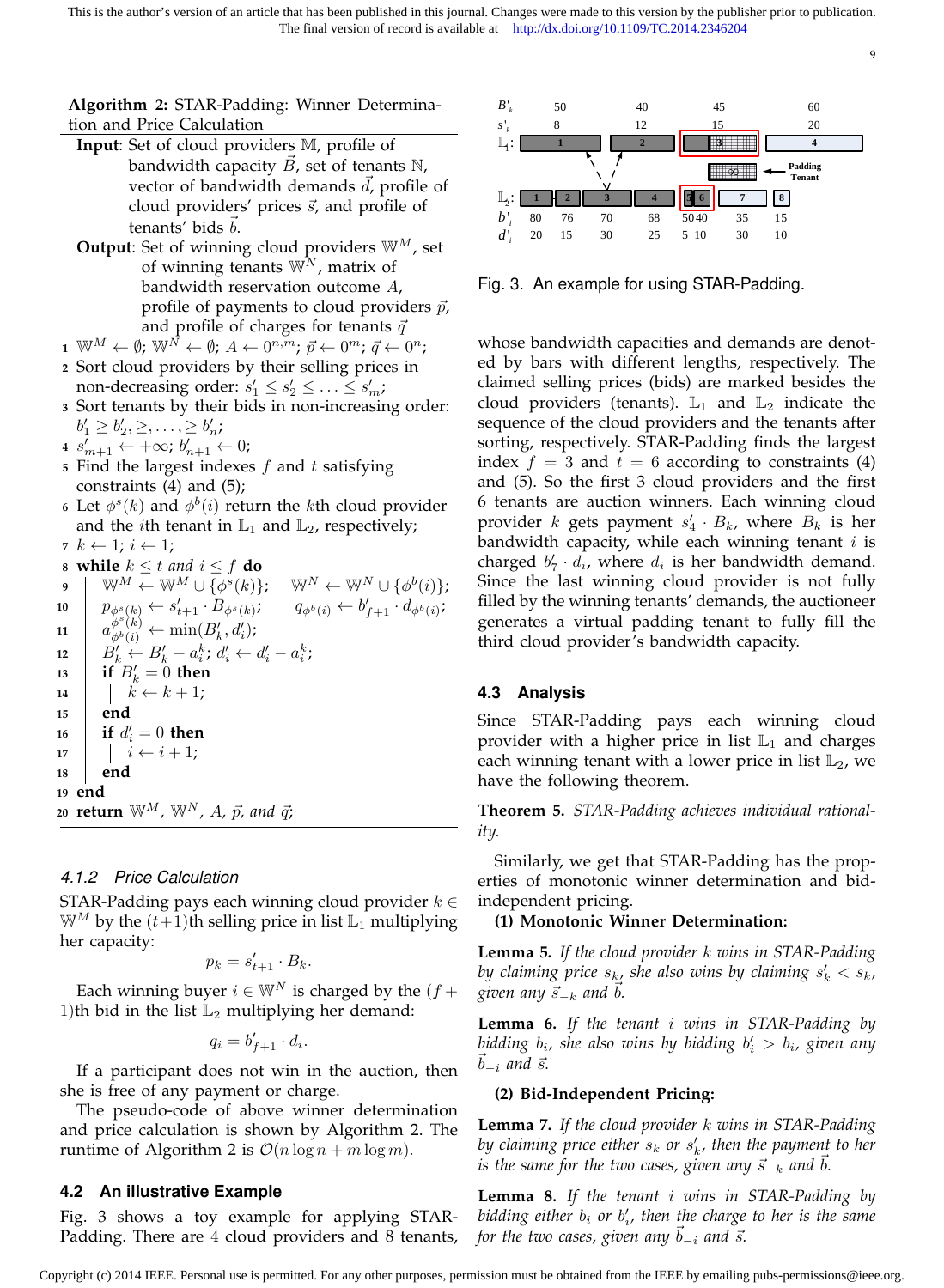This is the author's version of an article that has been published in this journal. Changes were made to this version by the publisher prior to publication. The final version of record is available at http://dx.doi.org/10.1109/TC.2014.2346204



Fig. 4. Performance of STAR-Grouping, when the bandwidth capacity of each cloud provider is fixed at 3 units.



Fig. 5. Performance of STAR-Padding, when the bandwidth capacity of each cloud provider is uniformly distributed over (1,5].

Using the way to prove Theorem 2, we can prove the following theorem.

**Theorem 6.** *STAR-Padding achieves incentive compatibility.*

Due to limitations space, we omit the proof here.

Since STAR-Padding satisfies both individual rationality and incentive-compatibility, we can draw the following conclusion.

**Theorem 7.** *STAR-Padding is a strategy proof double auction for cloud bandwidth reservation.*

Finally, constraint (5) guarantees the ex-post budget balance.

**Theorem 8.** *STAR-Padding achieves ex-post budget balance.*

## **5 EVALUATION RESULTS**

We implement STAR and conduct a series of simulations to evaluate its performance. In this section, we present our evaluation results.

#### **5.1 Methodology**

We consider a set of cloud providers offer bandwidth reservation to numbers of tenants. The cloud provider's cost of per unit bandwidth is normalized and uniformly distributed over  $c_k \in (0,1]$ , while the tenant's valuation on per unit bandwidth is randomly selected in the interval  $v_i \in [0.8, 5]$ . Similarly, each tenant's demand for bandwidth is also uniformly distributed over the normalized interval  $d_i \in (0, 1]$ . When we evaluate the performance of STAR-Padding, the reserved bandwidth amount of each cloud provider is randomly selected in the range of  $B_k \in (1, 5]$ . And we fixed the bandwidth capacity of each cloud provider at  $B_k = 3$  units (*i.e.*, the mean of 1 and 5) when studying the performance of STAR-Grouping. We conduct another experiment, in which all the random values are generate by a normal distribution $^{\rm 1}.$ All the results on performance are averaged over 1000 runs.

We evaluate the performance of STAR in terms of the following three metrics.

- *Cloud bandwidth utilization*: Cloud bandwidth utilization is the proportion of the total bandwidth that is utilized/reserved in the auction. It also reflects the satisfaction ratio of cloud providers. Here, we use cloud bandwidth utilization and cloud provider satisfaction ratio interchangeably.
- *Tenant satisfaction ratio*: Tenant satisfaction ratio is the ratio of bandwidth demands that can be satisfied in the auction.
- *Social welfare*: As defined in Section 2.1, the social welfare is the difference between the sum of winning tenants' valuations and the sum of winning

1. The ranges of parameters can be different from the ones used here. However, the evaluation results of using different ranges are identical. Therefore, we only show the results of the above ranges in this paper.

10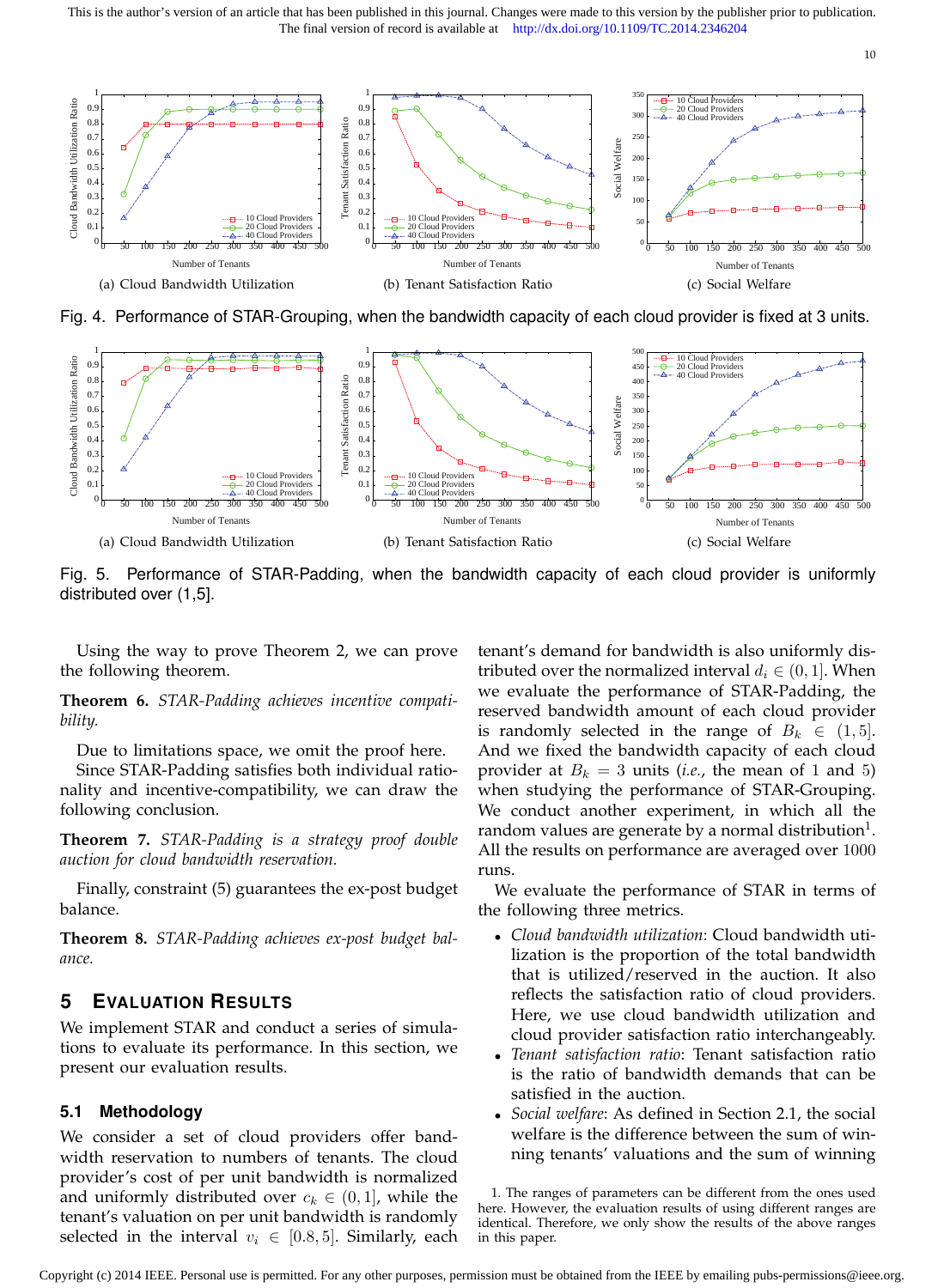This is the author's version of an article that has been published in this journal. Changes were made to this version by the publisher prior to publication. The final version of record is available at http://dx.doi.org/10.1109/TC.2014.2346204



Fig. 6. Performance of STAR, when the bandwidth capacity of each cloud provider is normally distributed over (1,5].

providers' costs on the reserved bandwidths.

#### **5.2 Performance on Bandwidth Reservation**

Figure 4 shows the evaluation results of STAR-Grouping as a function of the number of tenants, when there are 10, 20 and 40 cloud providers and the bandwidth capacity of each cloud provider is fixed at 3 units.

Figure 4(a) illustrates the cloud bandwidth utilization of STAR-Grouping as a function of the number of tenants. We can see that STAR-Grouping bandwidth utilization almost linearly increases until the turning point is reached, and then stays in a stable saturation state. Furthermore, the bandwidth utilization ratio in saturation state is a constant less than 1, this is due to that STAR may sacrifice one potential trade to guarantee strategy-proofness. The saturation bandwidth utilization ratio of STAR-Grouping increases with the growth of cloud providers, because larger amount of bandwidth leads to smaller sacrifice ratio. against the number of tenants. Generally, the tenant satisfaction ratio is relatively stable when the number of tenants is small, and then decreases as the number of tenants increases. The reason is that more tenants in the auction leads to more intense competition, and thus the tenant satisfaction ratio decreases. We notice that the tenant satisfaction ratio is higher when there are larger cloud providers. This is because the higher supply of bandwidth leads to more trades in the auction and more tenants are allocated bandwidth.

In Fig. 4(c), we study the social welfare, the goal, achieved by STAR-Grouping. It is shown that the social welfare grows with the number of tenants, but the speed of growth slows down, and gradually enter a saturation state as we mentioned in Fig. 4(a). Meanwhile, more cloud providers lead to higher social welfare, which fits our intuitions that more cloud providers can provide more bandwidth reservation.

In Fig. 5, we show the performance of STAR-Padding as the number of tenants increases, when there are 10, 20 and 40 cloud providers and the bandwidth capacity of each cloud provider is uniformly distributed over (1, 5].

Figure 5(a) shows that STAR-Padding bandwidth utilization increases with the number of tenants, but the speed of growth is slowing, and gradually become saturated. The cloud provider leads to saturation state, because almost all bandwidth resource is reserved, when there are a large number of tenants. Similar to STAR-Grouping, more cloud providers lead to higher bandwidth utilization in the saturation state. Compared with STAR-Grouping, STAR-Padding achieves higher saturation bandwidth utilization ratio, since it sacrifices less bandwidth to guarantee strategyproofness.

Figure 5(b) indicates that the bandwidth satisfaction ratio decrease as the scale of tenants grows. Again, the larger number of cloud providers leads to the higher tenant satisfaction ratio. This is because when the number of tenants is fixed, more cloud providers means higher supply of bandwidth, leading to more winning tenants. Therefore, the tenant satisfaction ratio increases.

Figure 5(c) shows the social welfare we can obtain when running STAR-Padding algorithm. Generally speaking, more tenants and more cloud providers lead to higher social welfare, as it was discussed in Fig. 4(c). On one hand, we can allocate the fixed bandwidth more efficiently when there are more tenants in the auction. On the other hand, for fixed number of tenants, more bandwidth would be reserved when the number of cloud providers increases, and thus the social welfare becomes larger.

Figure 6 shows the evaluation results of STAR when all the random values are generate by a normal distribution. We can see that the evaluation results are similar to that before. We do not repeatedly describe the explain here.

# **6 RELATED WORKS**

In this section, we first review related work on bandwidth reservation for cloud computing, and then review the pricing mechanism for network resource sharing. Finally, we review the work with auction mechanisms design.

11

Copyright (c) 2014 IEEE. Personal use is permitted. For any other purposes, permission must be obtained from the IEEE by emailing pubs-permissions@ieee.org.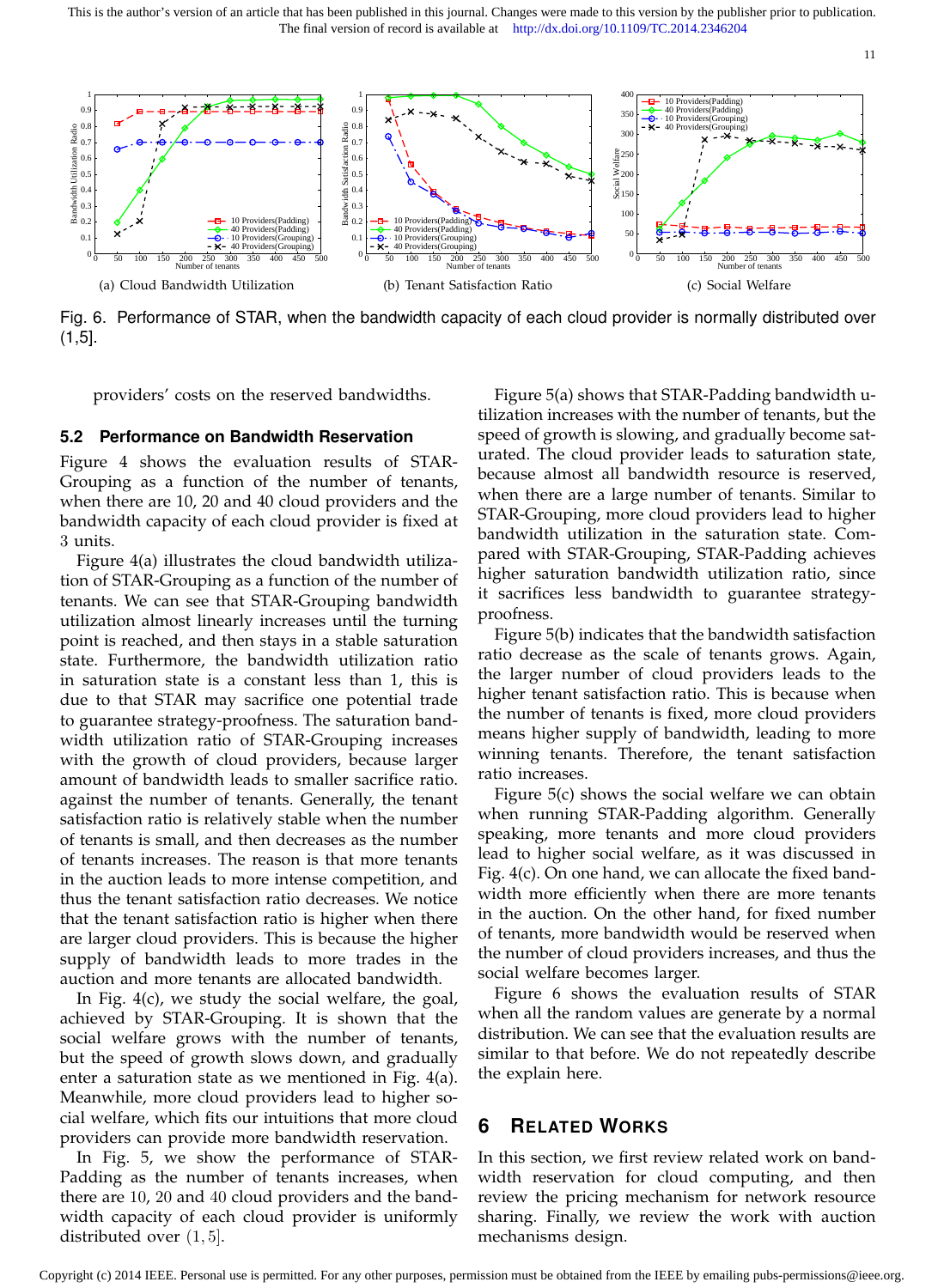This is the author's version of an article that has been published in this journal. Changes were made to this version by the publisher prior to publication. The final version of record is available at http://dx.doi.org/10.1109/TC.2014.2346204

12

# **6.1 Bandwidth Reservation for Cloud Computing**

A number of work have been proposed to solve the problem of bandwidth reservation for cloud computing in these yeas. Here, we briefly enumerate some practical systems for bandwidth reservation in cloud computing. NetShare [30] is a hierarchical maxmin bandwidth allocation. It relies on a centralized bandwidth allocator to divide link bandwidth among tenants. In [31], the authors started from three requirements for cloud network sharing: min-guarantee, high utilization and payment proportionality, and then they propose three allocation policies to navigate these trandeoffs. Network virtualization technology has been widely used to provide the bandwidth sharing in cloud computing. SecondNet [4] is the first architectures to provide bandwidth guarantees for VMs through data center network virtualization. Oktopus [3] proposes two simplified virtual network abstractions: virtual clusters and virtual oversubscribed clusters, to explore the trade-off between bandwidth guarantees, costs and the provider revenue. Since SecondNet and Oktopus both offer the fixed bandwidth guarantees, Xie *et al.* [5] developed PROTEUS to capture the temporal dimension of bandwidth requirements. The proposed Time-Interleaved Virtual Clusters (TIVC) abstraction increases the overall datacenter utilization. Seawall [32] is a hypervisor-based framework that allows data center administrators to divide network and fairly share bandwidth among VM-pairs. Guo *et al.* considered the effects of larger numbers of short flows and massive bursty traffic in the datacenter, and designed a novel distributed bandwidth allocation algorithm based on the Logistic model [33].

Recently, some works considered the fairness of multiple resources (including CPU, memory and bandwidth) allocation in data center. Mesos [34] is a platform for multiple diverse cluster computing frameworks to share resources in a fine-gained manner. Fairness should be considered in designing resource allocation algorithms in a system containing multiple resource types. To address this problem, Ghodsi *et al.*proposed a novel game theoretic concept: Dominant Resource Fairness (DRF), a generalization of max-min fairness to multiple resource types [35]. Wang *et al.* generalized the notion of dominant resource fairness from a single server to multiple heterogeneous servers, and design a multi-resource allocation mechanism, called DRFH [36]. Guo *et al.* modeled the data center bandwidth allocation as a bargaining game and proposed Falloc, which is a new bandwidth allocation protocol for VM-based fairness across the data center [37].

# **6.2 Pricing Mechanism for Cloud Computing**

The traditional cloud pricing model is pay-as-yougo [38], and the practical reservation models often

ignore the bandwidth resource. The traditional pricing and reservation models are not suitable for the needs of online streaming service providers. Cloud bandwidth reservation and charging has been identified as an important problem [6], [7], [14], [39]. Hitesh *et al.* [40] proposed a pricing scheme, considering location independent tenant costs in datacenters. Wang *et al.* [41] propose a optimal capacity segmentation for cloud providers to maximize their revenue in hybrid cloud pricing. Zhao *et al.* [39] considered the problem of dynamic pricing for the cloud with geodistributed data centers. To address the problem, they designed an efficient online algorithm, together with job scheduling and server provisioning in each datacenter, to maximize the profit of the cloud provider. Game theory has been considered an effective method of resource allocation for cloud services [42]. Niu *et al.* introduced a profit making broker to statistically mix demands and negotiate the bandwidth prices with tenants in a free market [6], [7]. However, their approaches inherit shortcomings of Nash equilibrium. One collusion-resistant cloud resource pricing scheme based on combinatorial auction is introduced in [14], and achieve a stronger solution concept: dominant equilibrium. In [43], a randomized combinatorial auction is designed for dynamic resource provisioning in cloud computing. Zhang *et al.* [15] designed a novel bidding language for users to express their heterogeneous demands. Besides, building on top of the bidding language, the authors propose COCA, an incentive compatible online cloud auction mechanism. Considering several types of available resources in cloud, Mashayekhy *et al.* [44] designed online mechanisms for VM provisioning and allocation.

In contrast to these work, we propose a family of strategy-proof auction mechanisms for cloud bandwidth reservation in this paper. Our approaches achieve not only strategy-proofness, but also ex-post budget balance.

#### **6.3 Auction Mechanisms Design**

We study the problem of cloud bandwidth reservation in a model of double auction, which has been studied for decades. Conventional double auction mechanisms can be partitioned into single-unit [28], [45] and multi-unit auctions [19], [20]. Most of previous work follow the design rational of McAfee's mechanism [28], sacrificing one effective trade to ensure strategyproofness. Huang et al [20] simply assume that the buyers' demands are divisible and un-strict, *i.e.*, the buyers can accept part of demands. None of these mechanisms can be applied directly into cloud bandwidth reservation market.

Many strategy-proof mechanisms have been proposed to address different kinds of resource allocation problems, such as spectrum allocation in wireless network [16], [27], [46]–[51], influence maximization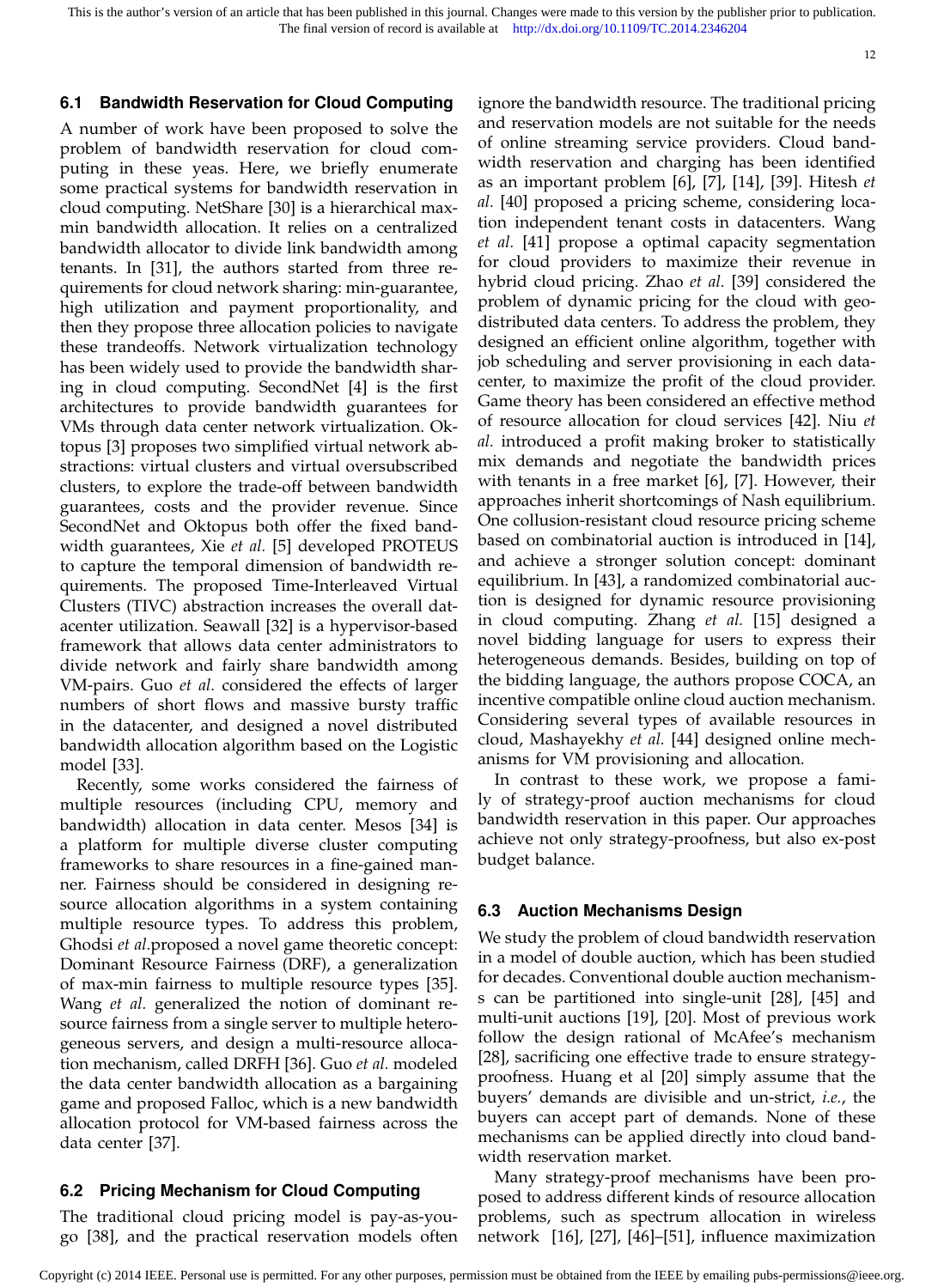in social network [18], incentive mechanism design in mobile crowdsensing [17], [52].

- [10] Google AppEngine, https://appengine.google.com/.
- [11] Hulu, www.hulu.com.
- [12] Youku, www.youku.com.
- [13] V. Krishna, *Auction theory*. Academic press, 2009.
- [14] Q. Wang, K. Ren, and X. Meng, "When cloud meets ebay: Towards effective pricing for cloud computing," in *Proceedings of the 31st Annual IEEE International Conference on Computer Communications (INFOCOM)*, Orlando, FL, Mar. 2012.
- [15] H. Zhang, B. Li, H. Jiang, F. Liu, A. Vasilakos, and J. Liu, "A framework for truthful online auctions in cloud computing with heterogeneous user demands," in *Proceedings of the 32nd IEEE International Conference on Computer Communications (INFOCOM)*, Turin, Italy, Apr. 2013.
- [16] X. Zhou, S. Gandhi, S. Suri, and H. Zheng, "eBay in the sky: strategy-proof wireless spectrum auctions," in *Proceedings of the 14th International Conference on Mobile Computing and Networking (MobiCom)*, San Francisco, CA, Sep. 2008.
- [17] D. Yang, G. Xue, X. Fang, and J. Tang, "Crowdsourcing to smartphones: Incentive mechanism design for mobile phone sensing," in *Proceedings of the 18th International Conference on Mobile Computing and Networking (MobiCom)*, Istanbul, Turkey, Aug. 2012.
- [18] Y. Singer, "How to win friends and influence people, truthfully: Influence maximization mechanisms for social networks," in *Proceedings of the 5th ACM International Conference on Web Search and Data Mining (WSDM)*, Seattle, USA, Feb. 2012.
- [19] L. Chu, "Truthful bundle/multiunit double auctions," *Management Science*, vol. 55, no. 7, pp. 1184–1198, 2009.
- [20] P. Huang, A. Scheller-Wolf, and K. Sycara, "Design of a multi–unit double auction e–market," *Computational Intelligence*, vol. 18, no. 4, pp. 596–617, 2002.
- [21] A. Archer and E. Tardos, "Truthful mechanisms for oneparameter agents," in *Proceedings of the 42nd Annual Symposium on Foudations of Computer Science (FOCS)*, Las Vegas, Nevada, Oct. 2001.
- [22] M. J. Osborne and A. Rubenstein, *A Course in Game Theory*. MIT Press, 1994.
- [23] D. Fudenberg and J. Tirole, *Game Theory*. MIT Press, 1991.
- [24] A. Mas-Colell, M. D. Whinston, and J. R. Green, *Microeconomic Theory*. Oxford Press, 1995.
- [25] H. Varian, "Economic mechanism design for computerized agents," in *USENIX Workshop on Electronic Commerce*, 1995.
- [26] R. Myerson and M. Satterthwaite, "Efficient mechanisms for bilateral trading," *Journal of economic theory*, vol. 29, no. 2, pp. 265–281, 1983.
- [27] X. Zhou and H. Zheng, "TRUST: A general framework for truthful double spectrum auctions," in *Proceedings of the 28th Annual IEEE Conference on Computer Communications (INFO-COM)*, Rio de Janeiro, Brazil, Apr. 2009.
- [28] R. McAfee, "A dominant strategy double auction," *Journal of Economic Theory*, vol. 56, no. 2, pp. 434–450, 1992.
- [29] H. Kellerer, U. Pferschy, and D. Pisinger, *Knapsack problems*. Springer Verlag, 2004.
- [30] T. Lam, S. Radhakrishnan, A. Vahdat, and G. Varghese, "Net-Share: Virtualizing data center networks across services, *niversity of California, San Deigo, Techical Report CS2010-0957*, 2010.
- [31] L. Popa, G. Kumar, M. Chowdhury, A. Krishnamurthy, S. Ratnasamy, and I. Stoica, "FairCloud: sharing the network in cloud computing," in *Proceedings of ACM SIGCOMM Conference on Applications, Technologies, Architectures, and Protocols for Computer Communications (SIGCOMM)*, Helsinki, Finland, Aug. 2012.
- [32] A. Shieh, S. Kandula, A. Greenberg, C. Kim, and B. Saha, "Sharing the data center network," in *Proceedings of the 8th USENIX Symposium on Networked Systems Design and Implementation (NSDI)*, Boston, MA, Mar. 2011.
- [33] J. Guo, F. Liu, X. Huang, J. C. Lui, M. Hu, Q. Gao, and H. Jin, "On efficient bandwidth allocation for traffic variability in datacenters," in *Proceedings of the 33nd IEEE International Conference on Computer Communications (INFOCOM)*, Toronto, Canada, Apr. 2014.
- [34] B. Hindman, A. Konwinski, M. Zaharia, A. Ghodsi, A. D. Joseph, R. Katz, S. Shenker, and I. Stoica, "Mesos: A platform for fine-grained resource sharing in the data center," in *Proceedings of the 8th USENIX Symposium on Networked Systems Design and Implementation (NSDI)*, Boston, MA, Mar. 2011.

# **7 CONCLUSION AND FUTURE WORK**

In this paper, we have modeled the problem of cloud bandwidth reservation as a double-sided auction, and propose STAR, which is the first family of strategy-proof double auctions for multi-cloud, multi-tenant bandwidth reservation. STAR contains two auction mechanisms, namely STAR-Grouping and STAR-Padding. STAR-Grouping is applied in the scenario, in which the cloud providers have the same bandwidth capacity and the tenants' demands are indivisible, while STAR-Padding can be used in the general scenario, in which the bandwidth capacities of the cloud providers can be different and the tenants' demands are divisible. We have theoretically proven that both of the two auction mechanisms achieve strategy-proofness and ex-post budget balance. To the best of our knowledge, STAR is the first multi-unit double auction mechanism, achieving both strategyproofenss and ex-post budget balance. We also extensively evaluated the performance of STAR. Our evaluation results have shown that STAR achieve good performance in terms of social welfare, cloud bandwidth utilization, and tenant satisfaction ratio.

As for future work, one direction is to design double auction mechanisms that can prevent false-name bidding for cloud bandwidth reservation. Another direction is extending our work to online double auctions to adapt dynamic bandwidth demands/supplies changing from the tenants/cloud providers. Extending STAR to address cheating on bandwidth demands and capacities is also an interesting research problem.

# **REFERENCES**

- [1] Netflix, www.netflix.com.<br>[2] T. Lam, S. Radhakrishnan
- [2] T. Lam, S. Radhakrishnan, A. Vahdat, and G. Varghese, "Four reasons we choose amazon's cloud as our computing platform," *The Netflix "Tech" Blog*, 2010.
- [3] H. Ballani, P. Costa, T. Karagiannis, and A. Rowstron, "Towards predictable datacenter networks," in *Proceedings of ACM SIGCOMM Conference on Applications, Technologies, Architectures, and Protocols for Computer Communications (SIGCOMM)*, Toronto, Canada, Aug. 2011.
- [4] C. Guo, G. Lu, H. Wang, S. Yang, C. Kong, P. Sun, W. Wu, and Y. Zhang, "SecondNet: A data center network virtualization architecture with bandwidth guarantees," in *Proceedings of The 6th International Conference on emerging Networking EXperiments and Technologies (CoNEXT)*, Philadelphia, USA, 2010.
- D. Xie, N. Ding, Y. C. Hu, and R. Kompella, "The only constant is change: incorporating time-varying network reservations in data centers," *SIGCOMM Computer Communication Review*, vol. 42, no. 4, pp. 199–210, 2012.
- [6] D. Niu, C. Feng, and B. Li, "A theory of cloud bandwidth pricing for video-on-demand providers," in *Proceedings of the 31st Annual IEEE International Conference on Computer Communications (INFOCOM)*, Orlando, FL, Mar. 2012.
- [7] ——, "Pricing cloud bandwidth reservations under demand uncertainty," in *Proceedings of the 12th joint ACM SIGMETRICS / Performance conference*, London, United Kingdom, Jun. 2012.
- Windows Azure, www.windowsazure.com.
- [9] Amazon EC2, http://aws.amazon.com/ec2/.